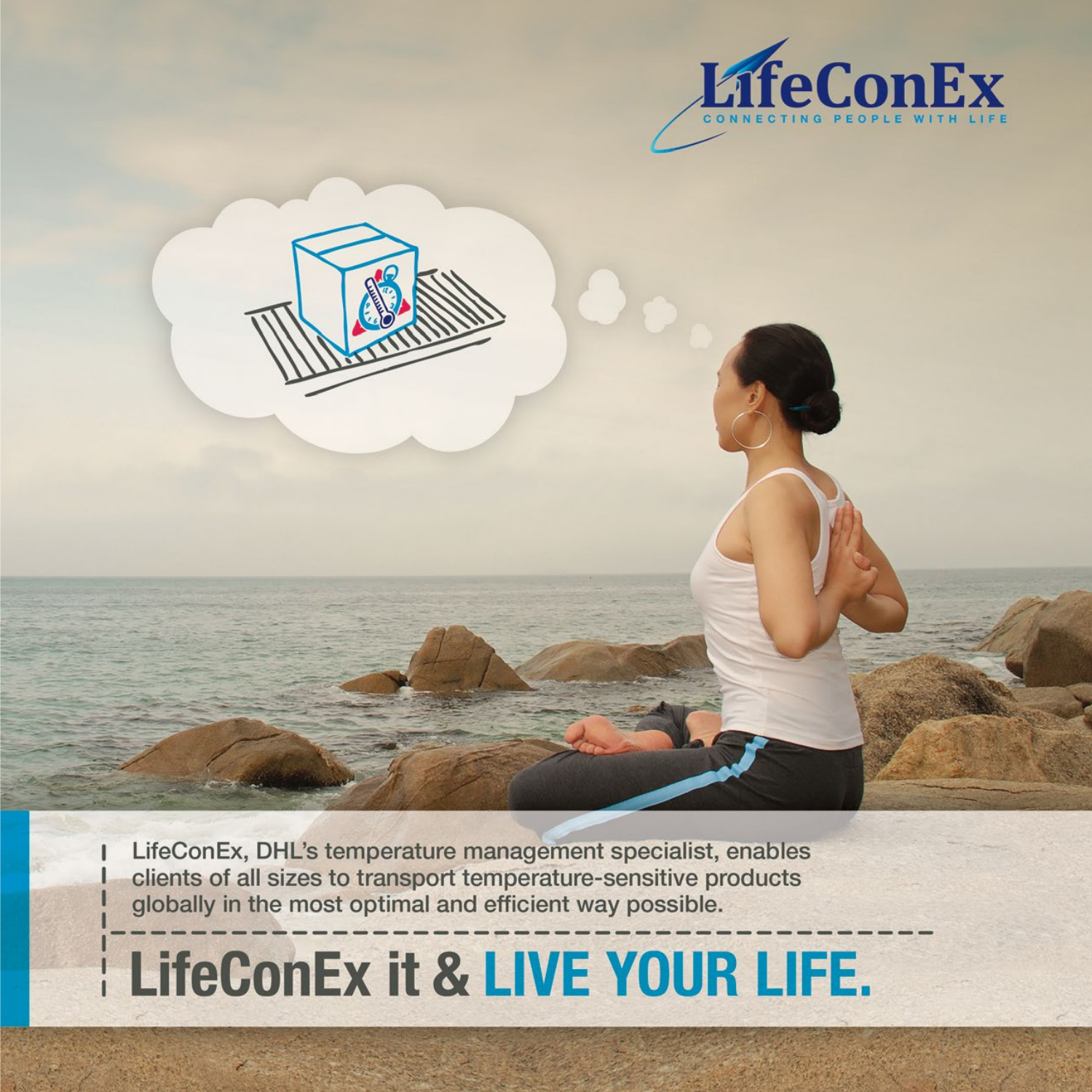## ANY PRODUCT. ANY TIME FRAME. ANYWHERE.





All temperature ranges All modes of transportation (air, ocean, ground)



All packaging types, sizes, weights and dimensions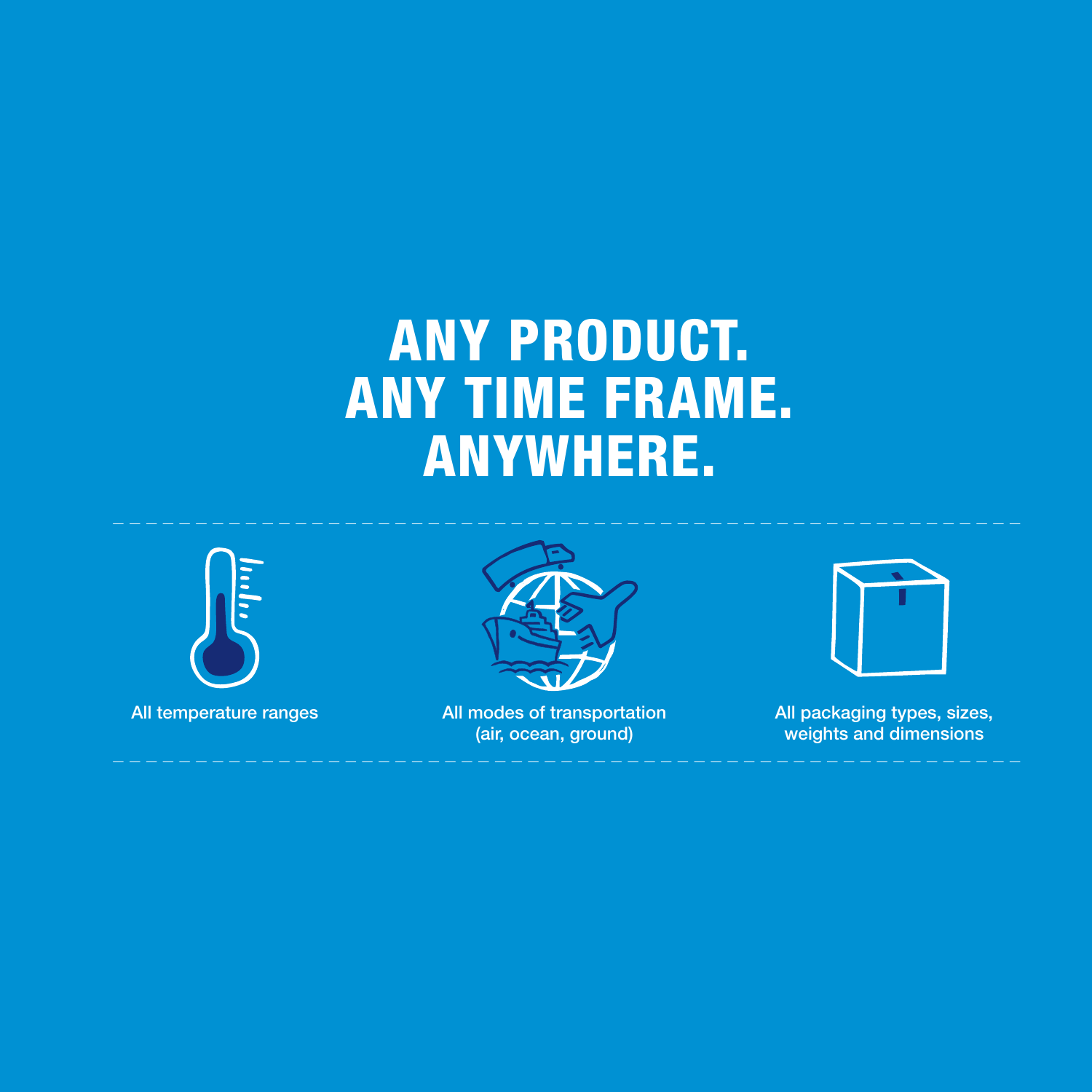WE MANAGE **MILLIONS** OF KILOGRAMS AND BILLIONS IN PRODUCT VALUE ANNUALLY, AND WE FOCUS ON **EACH** AND **EVERY** SHIPMENT WITH THE SAME ATTENTION TO DETAIL.

As part of DHL Global Forwarding, the world's largest provider of air and ocean freight services, LifeConEx is the specialty logistics partner dedicated solely to the transportation of temperature-sensitive cargo.

We qualify and maintain more than 2,500 trade routes with origins and destinations in over 165 countries. Leveraging the power of DHL Global Forwarding, LifeConEx is also forwarder and carrier neutral, which means we partner with hundreds of trusted carriers and handlers to provide you with the most extensive cold chain network and flexible solutions available.

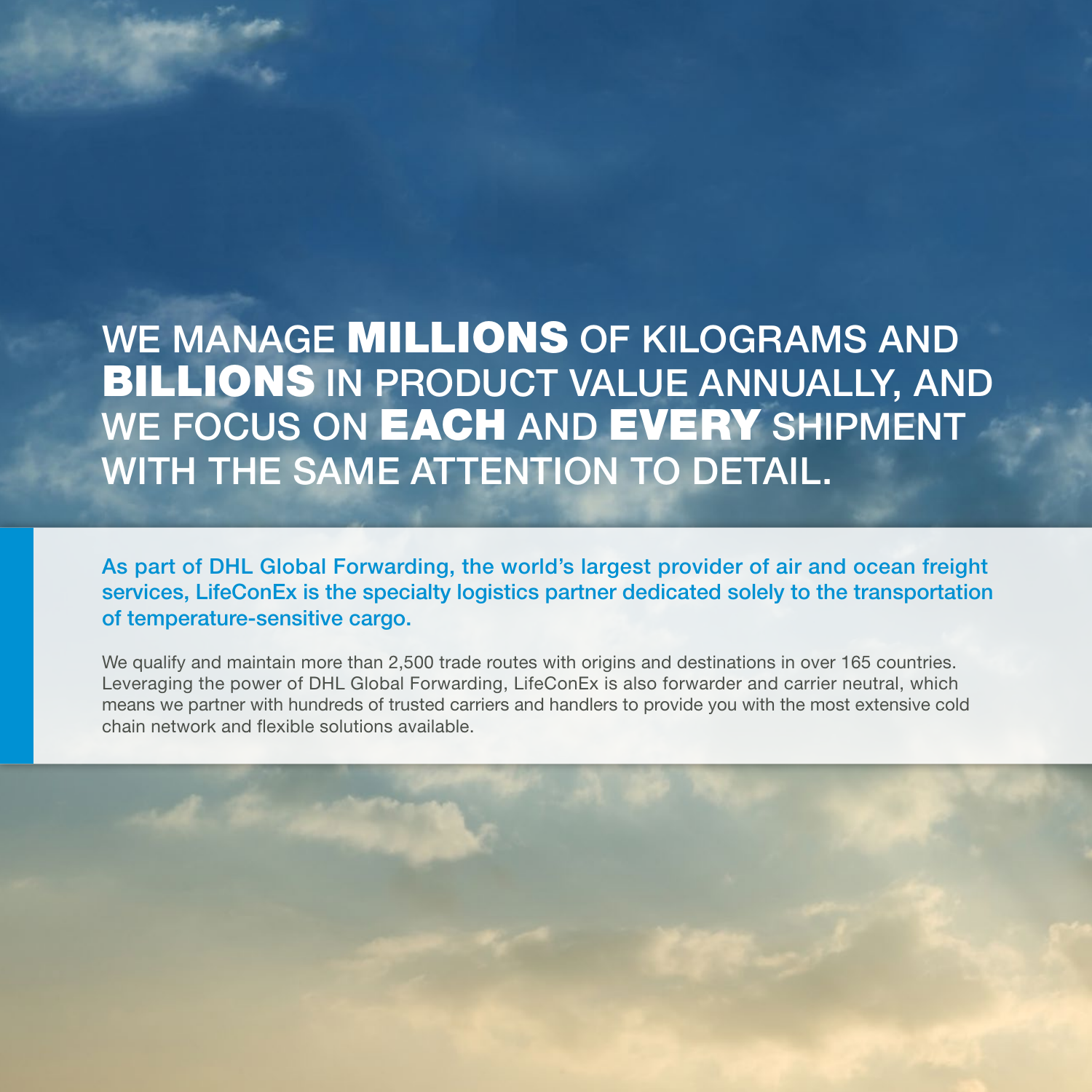## LIFECONEX DELIVERS.

LifeConEx establishes unparalleled visibility, accuracy, quality and efficiency to maximise cold chain integrity.



ACCURACY. LifeConEx takes a proactive approach to managing and continuously improving your cold chain shipment process to safeguard the accuracy of your product's transit. We ensure precise, environmentally controlled handling to protect your product at every point in the transport process so that your shipments arrive intact and on time.

**Expression** 



 EFFICIENCY. We combine advanced technologies, processes and in-depth analytics to design your optimised cold chain. Furthermore, our partnerships with the world's leading logistics providers enable us to evaluate all available cold chain networks and pinpoint the most reliable, cost-effective and time-efficient routes for your shipments.



 VISIBILITY. By utilising the industry's most advanced tracking technologies, we provide you with control and visibility of your cold chain network. Our proprietary cold chain management system, LifeTrack, puts logic at the heart of your product logistics, providing you with shipment transparency and traceability. Furthermore, LifeTrack is technically and functionally compliant with 21 CFR Part 11 standards and meets all critical cold chain regulatory and quality requirements.



 QUALITY. LifeConEx has developed and maintains an industry specific quality management system (QMS), which drives continuous improvement for our clients, partners and employees. Our QMS mitigates the risks of temperature-critical logistics by demanding that all parties involved with your shipment meet our target and product quality standards. Our team, partners and suppliers will adhere to the most demanding temperature and handling protocols from your product's departure to its destination — it's all about good distribution practices (GDP).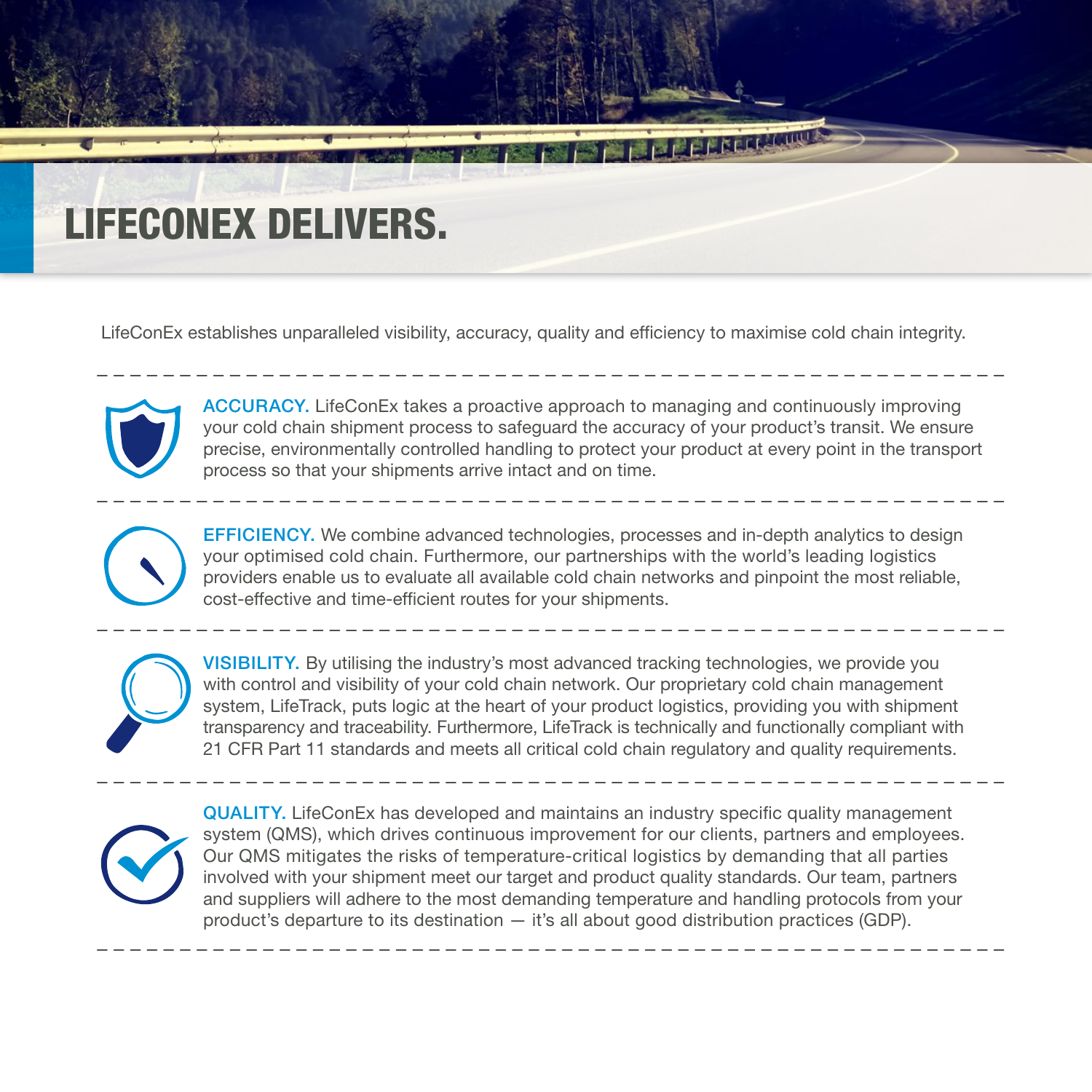## HOW DO WE BUILD THE WORLD'S BEST COLD CHAIN FOR YOU?

We incorporate the industry's most advanced technologies and processes and design flexible components to develop the best cold chain for you, regardless of size and complexity.



*ChainLinks to Build Your Unbreakable Cold Chain.*

From end to end, every link in your cold chain is essential. LifeConEx ChainLinks establish points of visibility and control to strengthen shipment accuracy and quality. By placing enough ChainLinks in the right places, we make certain your shipments are safe, secure and never out of sight. Throughout the transport process, each ChainLink within your cold chain enables frequent checkups and points for intervention should an adverse event take place.



*Right Time. Right Place. Right in Front of You.* 

LifeTrack combines custom data collection, reporting and analytics tools with 24/7/365 access to our team of dedicated experts. By enabling active, web-based shipment tracking and near real-time monitoring of sensory data, LifeTrack and our support team give you the best transparency, traceability and collaboration tools to keep your products safe. With LifeConEx, our cold-chain stays aligned with your SOP(s) and everyone involved is held accountable.



*Powerful Cold Chain Analytics Within LifeTrack.*

ConExion gives you access to cloud-based cold chain analytics and comparison tools that aggregate and present your data in meaningful, insightful ways. ConExion works with LifeTrack and can import data from other sources to compare risk factors and generate user-defined reports for evaluating and improving performance. Moreover, ConExion is backed by our team of expert data interpreters and analysts, so one-on-one assistance is always a call or click away.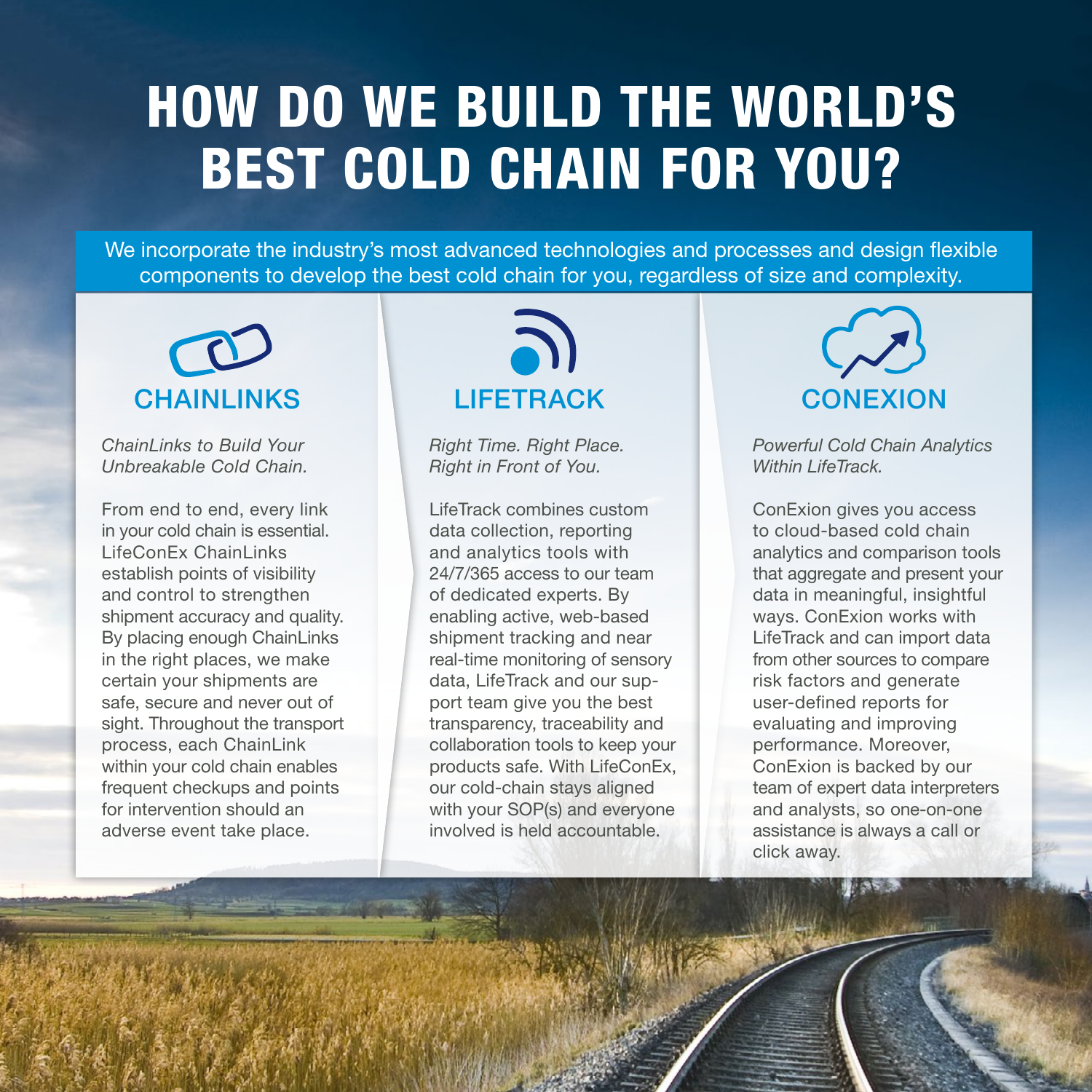### LIFECONEX IT.

We utilise three service levels to meet your diverse needs. With each successive service level, more ChainLinks are built into the cold chain, and further expanded capabilities are added to components like LifeTrack and ConExion.



 LIFECONEX PRO analyses your product profile and provides expert consultation to design a tailor-made, GDP-compliant, auditable cold chain that supports continuous improvement. LifeConEx Pro assures accurate and secure shipments by providing flexible web-based visibility tools within LifeTrack, 24/7/365 support by cold chain experts and proactive intervention in case of SOP deviation.



 LIFECONEX ELITE includes all of LifeConEx Pro's baseline services along with a trade lane risk assessment, which provides insight into transport temperature profiles, infrastructure risk and packaging performance. LifeConEx Elite also incorporates more ChainLinks into your cold chain, enabling enhanced in-transit product monitoring.



 LIFECONEX ULTRA provides an unprecedented level of protection for your product. We strengthen your cold chain with complete monitoring, analytics and control capabilities. With LifeConEx Ultra, every aspect of your cold chain is examined to substantially reduce errors. We conduct an in-depth risk analysis, utilising tools such as a failure modes and effects analysis (FMEA) to pressure-test every parameter of your cold chain, making sure your shipments live up to your highest standards.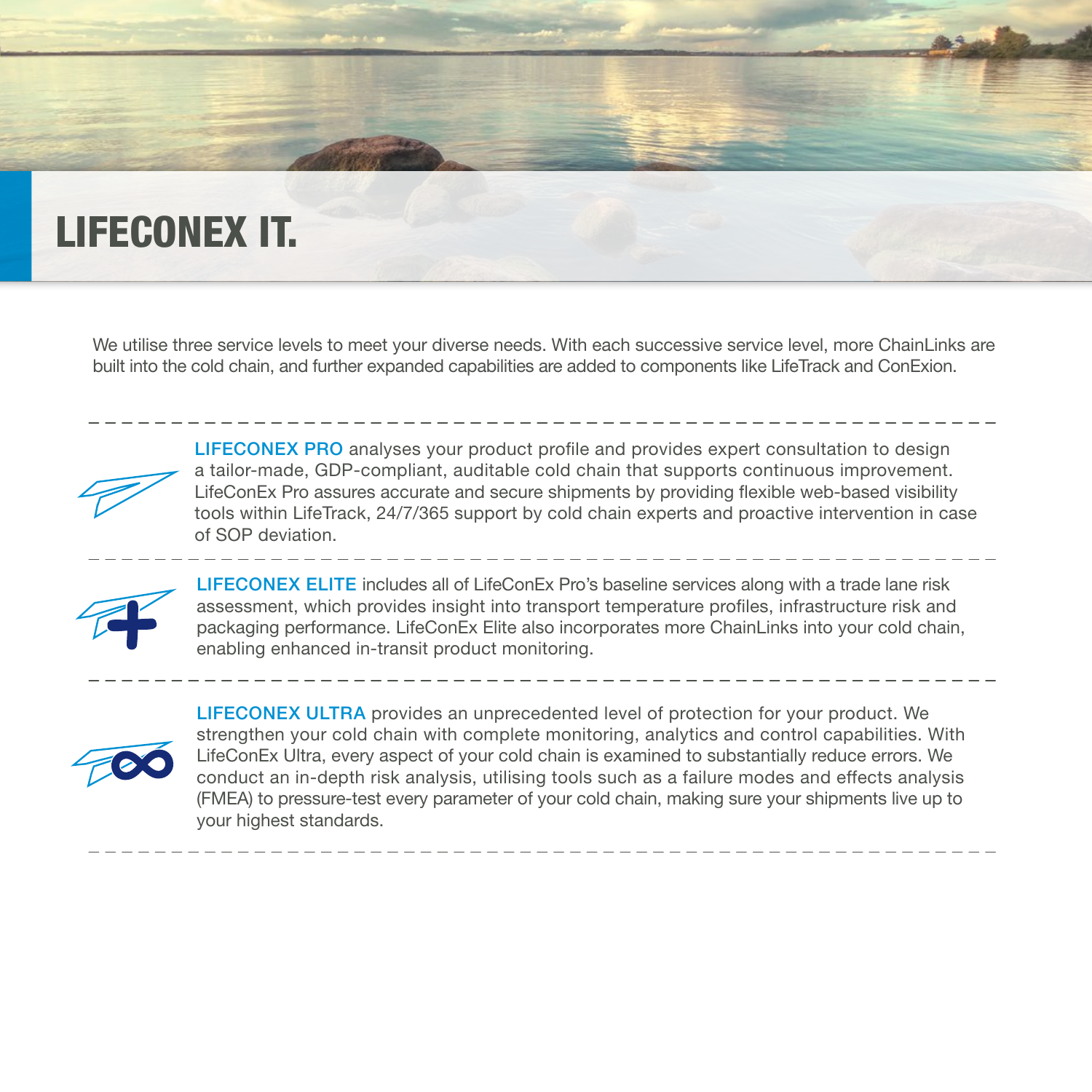| <b>QUALITY</b>                                                                 |                                                                 |                                                                          |                                                                              |
|--------------------------------------------------------------------------------|-----------------------------------------------------------------|--------------------------------------------------------------------------|------------------------------------------------------------------------------|
|                                                                                | <b>LifeConEx Pro</b><br>(Air, Ground)<br>Up to<br>25 ChainLinks | <b>LifeConEx Elite</b><br>(Air, Ground, Ocean)<br>Up to<br>25 ChainLinks | <b>LifeConEx Ultra</b><br>(Air, Ground, Ocean)<br>More than<br>25 ChainLinks |
| <b>COLD CHAIN AND PRODUCT ANALYSIS</b>                                         |                                                                 |                                                                          |                                                                              |
| Expert cold chain consultation                                                 |                                                                 |                                                                          |                                                                              |
| Trade lane risk assessment                                                     |                                                                 |                                                                          |                                                                              |
| In-depth risk assessment (e.g. FMEA)                                           |                                                                 |                                                                          |                                                                              |
| <b>GDP-COMPLIANT COLD CHAIN</b><br><b>DESIGN/OPTIMISATION</b>                  |                                                                 |                                                                          |                                                                              |
| Change management and contingency planning                                     |                                                                 |                                                                          |                                                                              |
| SOP Management and continuous improvement                                      |                                                                 |                                                                          |                                                                              |
| Specialised ground handling arrangement                                        |                                                                 |                                                                          |                                                                              |
|                                                                                |                                                                 |                                                                          |                                                                              |
| VISIBILITY +                                                                   | <b>ACCURACY</b>                                                 |                                                                          |                                                                              |
| <b>LIFETRACK</b>                                                               | <b>LifeConEx Pro</b>                                            | <b>LifeConEx Elite</b>                                                   | <b>LifeConEx Ultra</b>                                                       |
| <b>Shipment Tracking</b>                                                       |                                                                 |                                                                          |                                                                              |
| Customisable cold chain dashboards                                             |                                                                 |                                                                          |                                                                              |
| SOP management and reporting                                                   |                                                                 |                                                                          |                                                                              |
| Premium reporting                                                              |                                                                 |                                                                          |                                                                              |
| <b>Business analytics tools</b>                                                |                                                                 |                                                                          |                                                                              |
| Instant access to expert cold chain advisors                                   |                                                                 |                                                                          |                                                                              |
| <b>SMARTSENSOR RFID DEVICES INCLUDED</b><br>FOR AMBIENT TEMPERATURE MONITORING | 1                                                               | Up to 3                                                                  | Up to 6                                                                      |
| <b>Additional SST devices</b>                                                  | available                                                       | available                                                                | available                                                                    |
| Data available upon request                                                    |                                                                 |                                                                          |                                                                              |
| <b>SMARTSENSOR RFID NEAR PRODUCT</b><br><b>TEMPERATURE MONITORING</b>          | available                                                       | available                                                                | available                                                                    |

**MANAGE** 



|                                                                                                            | <b>LifeConEx Pro</b> | <b>LifeConEx Elite</b> | <b>LifeConEx Ultra</b> |
|------------------------------------------------------------------------------------------------------------|----------------------|------------------------|------------------------|
| <b>CONEXION</b>                                                                                            |                      |                        |                        |
| Powerful cold chain analytics on your<br>LifeTrack desktop                                                 | available            | available              |                        |
| View, integrate, aggregate and store your<br>data in LifeTrack                                             | available            | available              |                        |
| Connect to data sources, load, model,<br>automate and build metrics reports and<br>dashboards in LifeTrack | available            | available              | available              |
| <b>INVESTIGATIVE REPORTING WITH CAPA</b>                                                                   |                      |                        |                        |
| <b>EXPERT AUDIT SUPPORT</b>                                                                                |                      |                        |                        |

### BUILDING THE WORLD'S BEST COLD CHAIN

With every cold chain that we build, we follow a process that starts and ends with analysis to drive continuous improvement. Within the process, we assure quality, visibility, accuracy and efficiency by supporting your cold chain with customisable features and services such as ChainLinks, LifeTrack and ConExion.

#### PROJECT-BASED COLD CHAIN MANAGEMENT AND CONSULTATION SERVICES AVAILABLE

Ambient Temperature Mapping • LifeCUBE • Cold Chain Optimisation • Cold Chain Audit and Consultation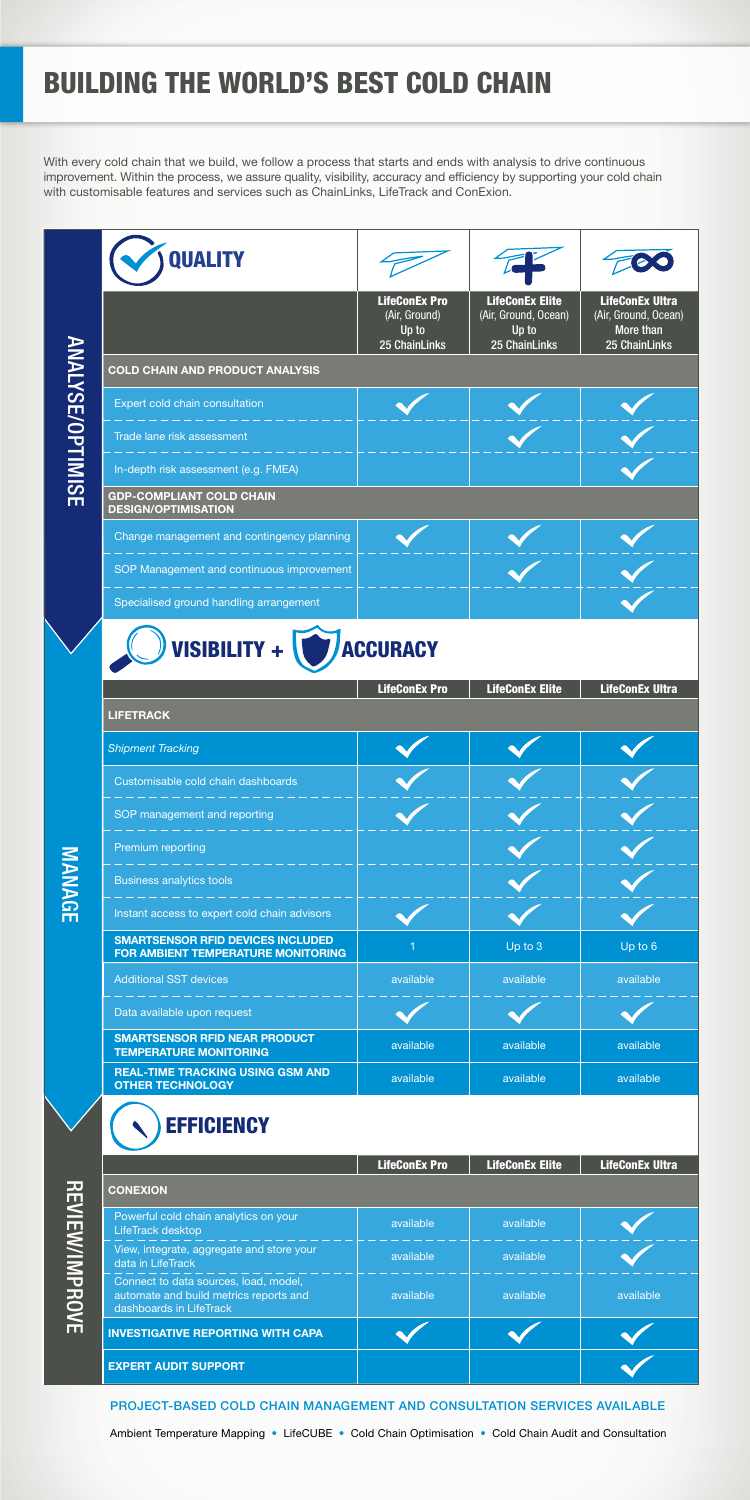### THE BOTTOM LINE. MORE VISIBILITY. MORE CONTROL. MORE EFFICIENCY.

In the complete product research, development and commercialisation process, distribution costs make up a relatively small piece of the total investment — less than 5 percent of the total cost in general. As companies seek to maximise margins, nonessential transport costs — such as proactive cold chain analysis, design and optimisation — are often overlooked to achieve short-term cost savings.

Minimising cold chain safety and product integrity measures does not achieve short- or long-term savings. Even when the costs of poor quality in the cold chain do arise, they often go unnoticed as a routine expense. In reality, poor quality in your cold chain can lead to many harmful outcomes and side-effects, including remanufacturing costs, negative perceptions of your reliability, elongated cycle times and increased insurance costs, among many others. The premium cold chain logistics services often viewed as an unnecessary expense are actually a practical way for you to achieve overall cost savings and improve operational efficiencies.

#### WHAT CAN AN OPTIMISED COLD CHAIN HELP YOU ACHIEVE?



#### More Sustainable Sales, Revenue and Customer Satisfaction

- Your customers can plan on your product reaching them on time and in proper condition
- Shipping time and handling conditions are a direct reflection of your brand image
- Improved customer service



#### Improved Operational Efficiencies and Cost Savings

- Reduced cycle times and inventory optimisation
- Decreased remanufacturing and redundant shipping costs of damaged product
- Less need for your internal administrative and quality control efforts

#### Enhanced Regulatory and Standards Compliance

- Documented process and data collection to verify compliance with GDP and governmental regulations
- Avoidance of legal and regulatory issues as well as penalties and costs of poor quality

LifeConEx and our partners are easy to do business with and give you access to the world's best resources for analysing and optimising distribution operations.